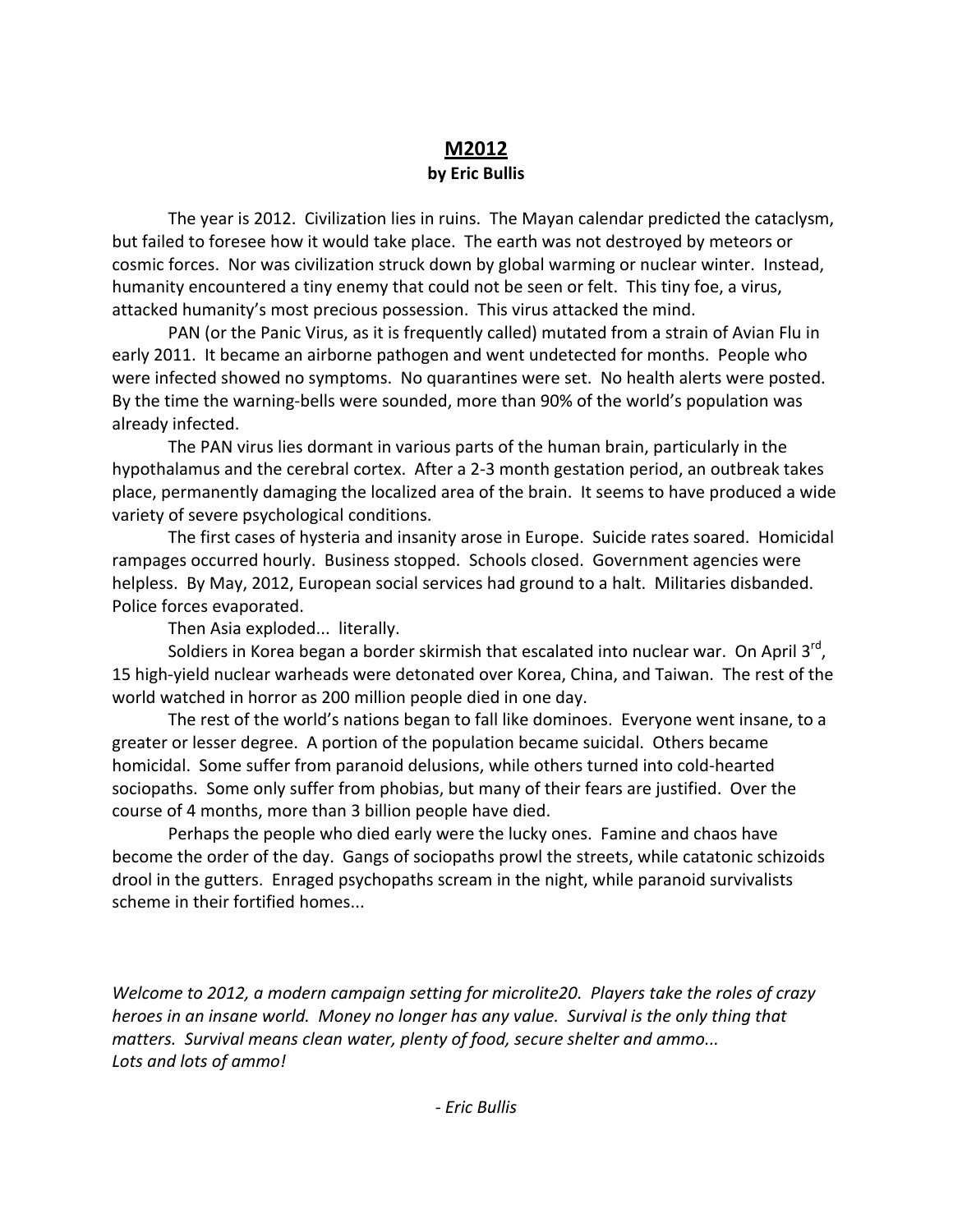# **STATS**

There are 3 character Statistics: Strength (STR), Dexterity (DEX) and Mind (MIND). Roll 4d6, drop lowest die. Total remaining 3 dice and allocate to one of the stats. Repeat for remaining stats. Stat bonus = (STAT‐10)/2, round down. Subtract 2 points from the MIND statistic and then choose a form of insanity that seems appropriate for your character.

## **SKILLS**

Normal people start at 0 level and begin with 4 skill points to distribute. Player Characters start at  $1<sup>st</sup>$ level and have 8 skill points to distribute (with a minimum of 1 in each skill). Each time a character gains a level, he or she adds 4 points to skills (with a maximum of 4 + Level in any single skill).

The 4 Skills = Physical (PHYS), Subterfuge (SUBT), Knowledge (KNOW) and Communication (COMM). Roll d20 + SKILL + STAT or higher than the given Difficulty Class (DC) to succeed. DC 10 = easy, DC 15 = somewhat difficult, DC 20 = difficult, DC 25 = exceedingly difficult, etc.

| Climbing, Jumping or Swimming     | $=$      | <b>STR</b>  | <b>PHYS</b> |
|-----------------------------------|----------|-------------|-------------|
| Dodging or Tumbling               | $=$      | <b>DEX</b>  | <b>PHYS</b> |
| Hiding, Sneaking or Picking Locks | $=$      | <b>DFX</b>  | <b>SUBT</b> |
| Detecting Lies or Hearing Noise   | $\equiv$ | <b>MIND</b> | <b>SURT</b> |
| Hunting, Farming or Survival      | $=$      | <b>MIND</b> | <b>PHYS</b> |
| Interpreting Body Language        |          | <b>MIND</b> | <b>COMM</b> |

#### **SAVING THROWS**

Use STR + Level for FORTITUDE saves, DEX + Level for REFLEX saves, and MIND + Level for WILL saves.

#### **HIT POINTS**

Hit Points = STR stat + 1d6 per level. If HP reach 0, the character is unconscious and near death. Make a DC 15 FORT save to survive. Characters heal 2 + STR bonus in HP per day.

#### **COMBAT**

Roll d20 + DEX bonus for initiative order. Everyone can do one thing each turn (run, attack, load a gun, use diplomacy, etc.) The only "free actions" are drawing a handy weapon or speaking.

| Melee attack bonus   | $STR + Level$ |
|----------------------|---------------|
| Missile attack bonus | DEX + Level   |

Add attack bonus to d20 roll. If roll is higher than opponent's Armor Class (AC), it's a hit. A natural 20 is automatically a critical doing maximum damage. If the total bonus is +6 or more a second attack can be made with a ‐5 penalty. Add STR bonus to melee damage. Using a Called Shot (to the head) is frequently required. Called shots suffer a ‐4 attack penalty.

#### **WEAPONS**

Unarmed = 1d2, Dagger = 1d4, Light Weapons = 1d6, Medium Weapons = 1d8, and Heavy Weapons = 1d10. **Firearms:** Small Caliber Pistols = 1d10, Large Caliber Pistols = 2d8, Shotguns = 3d6/2d6/1d6 (15'/30'/45' range), Rifles = 2d10, Submachine Guns = 2d8 (burst and/or auto‐fire). **Burst Fire:** a burst directed at a single opponent takes a ‐4 penalty to hit, but success results in a doubling of damage. **Auto‐fire:** an automatic weapon can spray a 10'x10'area with bullets. The attack must hit AC 15. If successful, anyone in the area must make a DEX check (DC 15) or be hit.